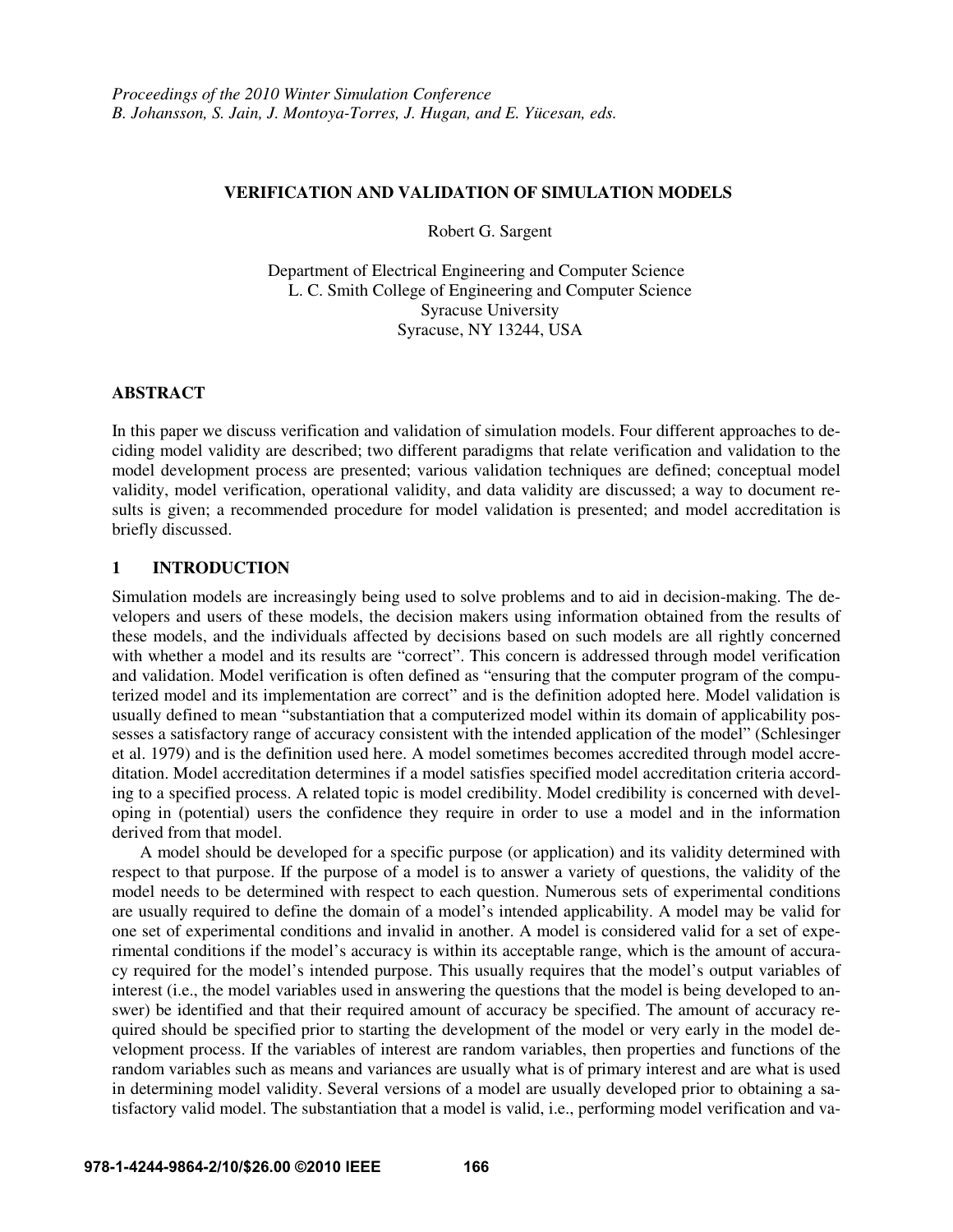lidation, is generally considered to be a process and is usually part of the (total) model development process.

It is often too costly and time consuming to determine that a model is *absolutely* valid over the complete domain of its intended applicability. Instead, tests and evaluations are conducted until sufficient confidence is obtained that a model can be considered valid for its intended application (Sargent 1982, 1984a). If a test determines that a model does not have sufficient accuracy for any one of the sets of experimental conditions, then the model is invalid. However, determining that a model has sufficient accuracy for numerous experimental conditions does *not guarantee* that a model is valid everywhere in its applicable domain. Figure 1 shows the relationships between model confidence and (a) cost (a similar relationship holds for the amount of time) of performing model validation and (b) the value of the model to a user. The cost of model validation is usually quite significant, especially when extremely high model confidence is required.



Figure 1: Model Confidence

The remainder of this paper is organized as follows: Section 2 presents the basic approaches used in deciding model validity; Section 3 describes two different paradigms used in verification and validation; Section 4 defines validation techniques; Sections 5, 6, 7, and 8 discuss data validity, conceptual model validity, computerized model verification, and operational validity, respectively; Section 9 describes a way of documenting results; Section 10 gives a recommended validation procedure; Section 11 contains a brief description of accreditation; and Section 12 presents the summary. (Note that this tutorial paper is similar to Sargent (2009).)

#### **2 BASIC APPROACHES**

There are four basic decision-making approaches for deciding whether a simulation model is valid. Each of the approaches requires the model development team to conduct verification and validation as part of the model development process, which is discussed in Section 3. One approach, and a frequently used one, is for the model development team itself to make the decision as to whether a simulation model is valid. A subjective decision is made based on the results of the various tests and evaluations conducted as part of the model development process. However, it is usually better to use one of the next two approaches, depending on which situation applies.

 If the size of the simulation team developing the model is small, a better approach than the one above is to have the user(s) of the model heavily involved with the model development team in deciding the validity of the simulation model. In this approach the focus of determining the validity of the simulation model moves from the model developers to the model users. Also, this approach aids in model credibility.

Another approach, usually called "independent verification and validation" ( $\Gamma$ V&V), uses a third (independent) party to decide whether the simulation model is valid. The third party is independent of both the simulation development team(s) and the model sponsor/user(s). The IV&V approach should be used when developing large-scale simulation models, whose developments usually involve several teams. (This approach is also useful in model credibility, especially when the problem the simulation model is associated with has a high cost.) The third party needs to have a *thorough* understanding of the intended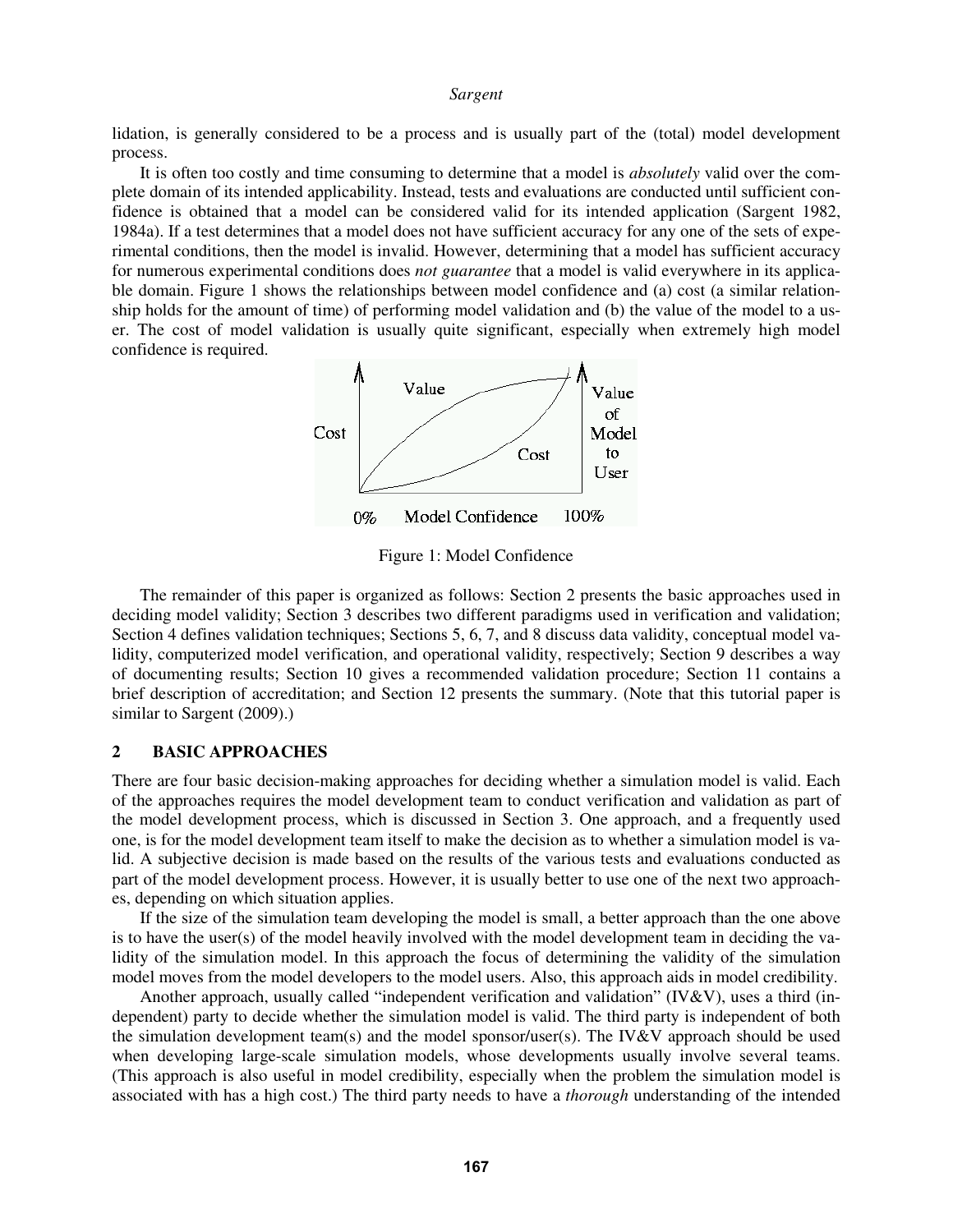purpose(s) of the simulation model in order to conduct IV&V. There are two common ways that the third party conducts IV&V: (a) IV&V is conducted concurrently with the development of the simulation model and (b) IV&V is conducted after the simulation model has been developed.

In the concurrent way of conducting  $IV&V$ , the model development team(s) receives inputs from the IV&V team regarding verification and validation as the model is being developed. When conducting IV&V this way, the development of a simulation model should not progress to the next stage of development until the model has satisfied the verification and validation requirements in its current stage. It is the author's opinion that this is the better of the two ways to conduct IV&V.

When IV&V is conducted after the simulation model has been completely developed, the evaluation performed can range from simply evaluating the verification and validation conducted by the model development team to performing a complete verification and validation effort. Wood (1986) describes experiences over this range of evaluation by a third party on energy models. One conclusion that Wood makes is that performing a complete IV&V effort after the simulation model has been completely developed is both extremely costly and time consuming, especially for what is obtained. This author's view is that if IV&V is going to be conducted on a completed simulation model then it is usually best to *only* evaluate the verification and validation that has already been performed.

 The last approach for determining whether a model is valid is to use a scoring model. (See Balci (1989), Gass (1993), and Gass and Joel (1987) for examples of scoring models.) Scores (or weights) are determined subjectively when conducting various aspects of the validation process and then combined to determine category scores and an overall score for the simulation model. A simulation model is considered valid if its overall and category scores are greater than some passing score(s). This approach is seldom used in practice.

 This author does not believe in the use of scoring models for determining validity because (1) a model may receive a passing score and yet have a defect that needs to be corrected, (2) the subjectiveness of this approach tends to be hidden resulting in this approach appearing to be objective, (3) the passing scores must be decided in some (usually) subjective way, (4) the score(s) may cause over confidence in a model, and (5) the scores can be used to argue that one model is better than another.

### **3 PARADIGMS**

In this section we present and discuss paradigms that relate verification and validation to the model development process. There are two common ways to view this relationship. One way uses a simple view and the other uses a complex view. Banks, Gerstein, and Searles (1988) reviewed work using both of these ways and concluded that the simple way more clearly illuminates model verification and validation. We present one paradigm for each way developed by this author. The paradigm of the simple way is presented first and is this author's preferred paradigm.

 Consider the simplified version of the model development process in Figure 2 (Sargent 1981). The *problem entity* is the system (real or proposed), idea, situation, policy, or phenomena to be modeled; the *conceptual model* is the mathematical/logical/verbal representation (mimic) of the problem entity developed for a particular study; and the *computerized model* is the conceptual model implemented on a computer. The conceptual model is developed through an *analysis and modeling phase*, the computerized model is developed through a *computer programming and implementation phase*, and inferences about the problem entity are obtained by conducting computer experiments on the computerized model in the *experimentation phase*.

We now relate model validation and verification to this simplified version of the modeling process. (See Figure 2.) *Conceptual model validation* is defined as determining that the theories and assumptions underlying the conceptual model are correct and that the model representation of the problem entity is "reasonable" for the intended purpose of the model. *Computerized model verification* is defined as assuring that the computer programming and implementation of the conceptual model is correct. *Operational validation* is defined as determining that the model's output behavior has sufficient accuracy for the mod-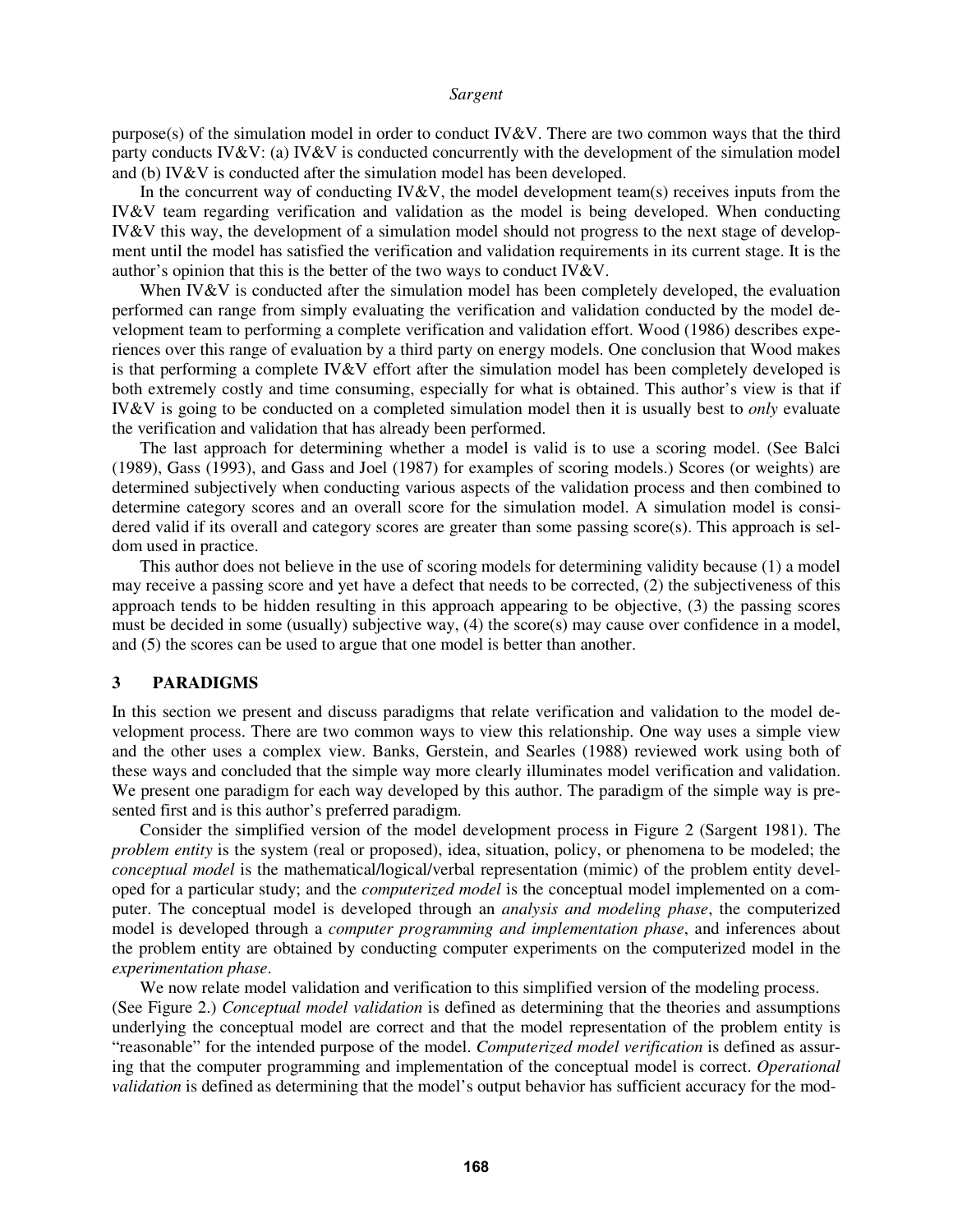



Figure 2: Simplified Version of the Modeling Process

el's intended purpose over the domain of the model's intended applicability. *Data validity* is defined as ensuring that the data necessary for model building, model evaluation and testing, and conducting the model experiments to solve the problem are adequate and correct.

An iterative process is used to develop a valid simulation model (Sargent 1984a). A conceptual model is developed followed by conceptual model validation. This process is repeated until the conceptual model is satisfactory. Next the computerized model is developed from the conceptual model followed by computerized model verification. This process is repeated until the computerized model is satisfactory. Next operational validity is conducted on the computerized model. Model changes required by conducting operational validity can be in either the conceptual model or in the computerized model. Verification and validation must be performed again when any model change is made. Usually several models are developed prior to obtaining a valid simulation model.

 A detailed way of relating verification and validation to developing simulation models and system theories is shown in Figure 3. This paradigm shows the processes of developing system theories and simulation models and relates verification and validation to both of these processes.

 This paradigm (Sargent 2001b) shows a Real World and a Simulation World. We first discuss the Real World. There exist some *system or problem entity* in the real world of which an understanding of is desired. *System theories* describe the characteristics and the causal relationships of the system (or problem entity) and possibly its behavior (including data). *System data and results* are obtained by conducting experiments (*experimenting*) on the system. System theories are developed by *abstracting* what has been observed from the system and by *hypothesizing* from the system data and results. If a simulation model exists of this system, then *hypothesizing* of system theories can also be done from simulation data and results. System theories are validated by performing *theory validation*. Theory validation involves the comparison of system theories against system data and results over the domain the theory is applicable for to determine if there is agreement. This process requires numerous experiments to be conducted on the real system.

We now discuss the Simulation World, which shows a slightly more complicated model development process than the previous paradigm (Figure 2). A simulation model should only be developed for a set of well-defined objectives. The *conceptual model* is the mathematical/logical/verbal representation (mimic) of the system developed for the objectives of a particular study. The *simulation model specification* is a written detailed description of the software design and specification for programming and implementing the conceptual model on a particular computer system. The *simulation model* is the conceptual model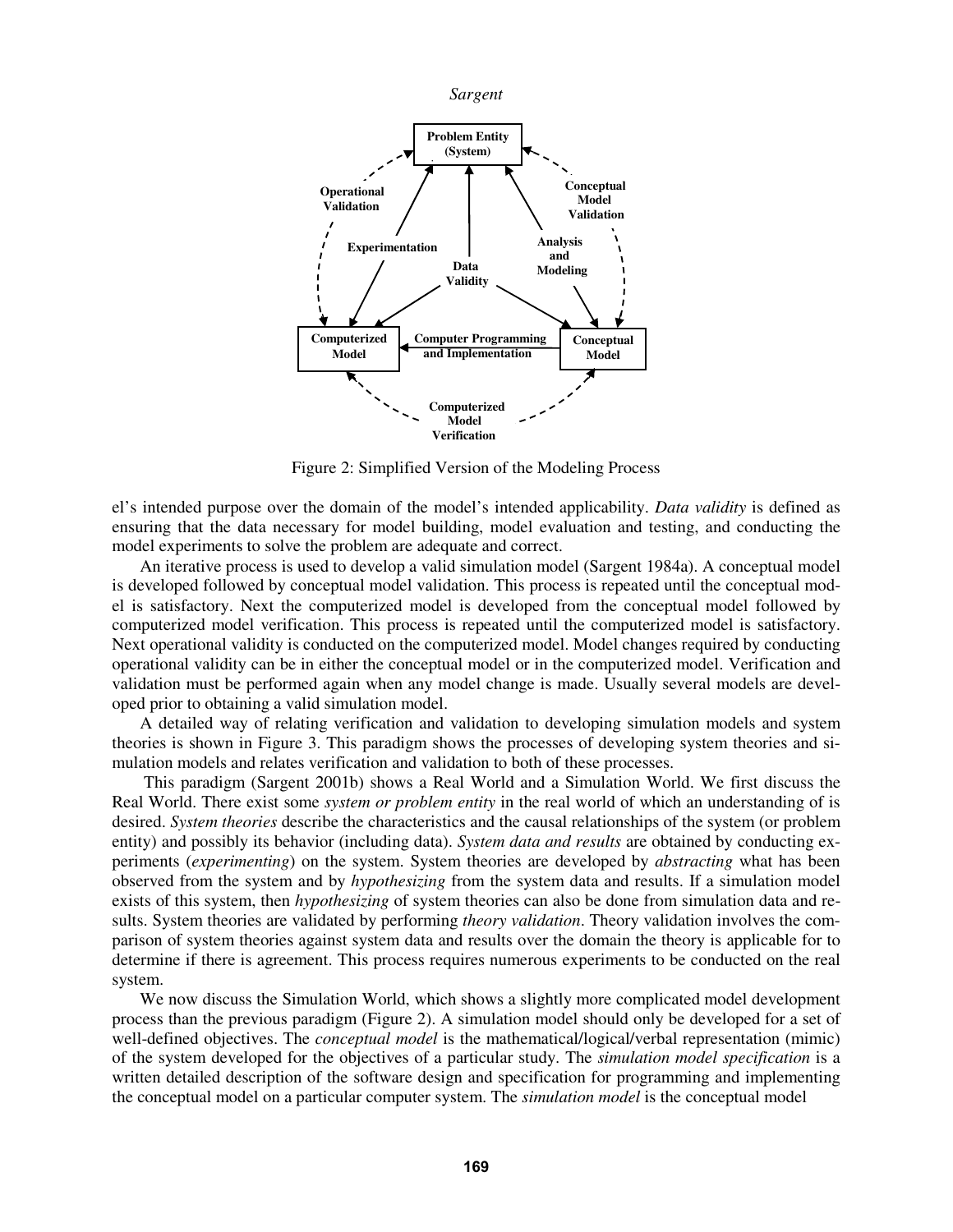

Figure 3: Real World and Simulation World Relationships with Verification and Validation

running on a computer system such that experiments can be conducted on the simulation model. The *simulation model data and results* are the data and results from experiments conducted (*experimenting*) on the simulation model. The conceptual model is developed by *modeling* the system for the objectives of the simulation study using the understanding of the system contained in the system theories. The simulation model is obtained by *implementing* the model on the specified computer system, which includes programming the conceptual model whose specifications are contained in the simulation model specification. Inferences about the system are made from data obtained by conducting computer experiments (*experimenting*) on the simulation model.

*Conceptual model validation* is defined as determining that the theories and assumptions underlying the conceptual model are consistent with those in the system theories and that the model representation of the system is "reasonable" for the intended purpose of the simulation model. *Specification verification* is defined as assuring that the software design and the specification for programming and implementing the conceptual model on the specified computer system is satisfactory. *Implementation verification* is defined as assuring that the simulation model has been implemented according to the simulation model specification. *Operational validation* is defined as determining that the model's output behavior has sufficient accuracy for the model's intended purpose over the domain of the model's intended applicability.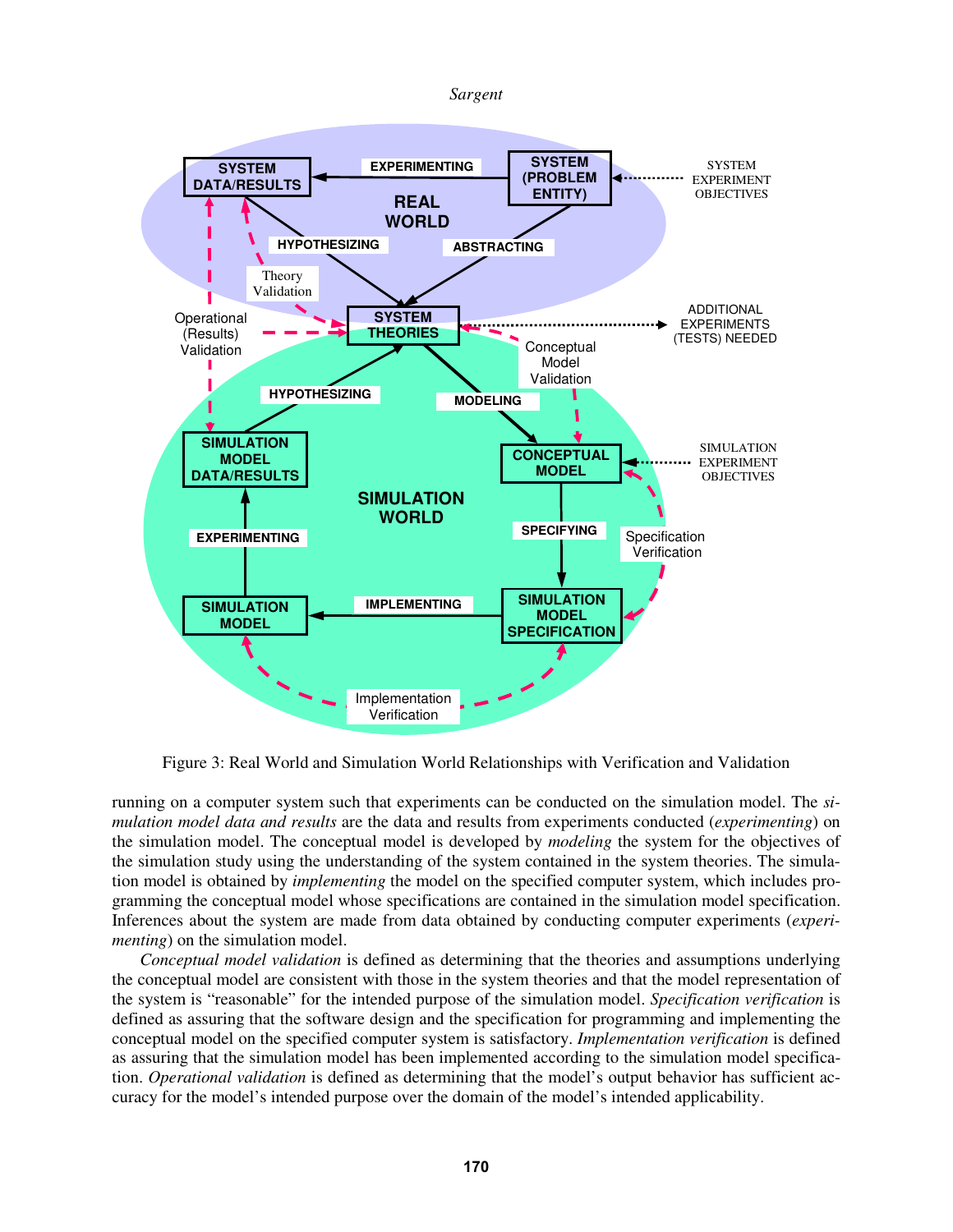This paradigm shows processes for developing both valid system theories and valid simulation models. Both are accomplished through iterative processes. To develop valid system theories, which are usually for a specific purpose, the system is first observed and then abstraction is performed from what has been observed to develop proposed system theories. These theories are tested for correctness by conducting experiments on the system to obtain data and results to compare against the proposed system theories. New proposed system theories may be hypothesized from the data and comparisons made, and also possibly from abstraction performed on additional system observations. These new proposed theories will require new experiments to be conducted on the system to obtain data to evaluate the correctness of these proposed system theories. This process repeats itself until a satisfactory set of validated system theories has been obtained. To develop a valid simulation model, a process similar to the one for the previous paradigm is performed with the only difference being more detail is given in this paradigm. Several versions of a model are usually developed prior to obtaining a satisfactory valid simulation model. Model verification and validation must be performed in each model iteration.

#### **4 VALIDATION TECHNIQUES**

This section describes validation techniques and tests commonly used in model verification and validation. Most of the techniques described here are found in the literature, although some may be described slightly differently. They can be used either subjectively or objectively. By "objectively," we mean using some type of mathematical procedure or statistical test, e.g., hypothesis tests or confidence intervals. A combination of techniques is generally used. These techniques are used for verifying and validating the submodels and the overall model.

 *Animation:* The model's operational behavior is displayed graphically as the model moves through time. E.g., the movements of parts through a factory during a simulation run are shown graphically.

 *Comparison to Other Models:* Various results (e.g., outputs) of the simulation model being validated are compared to results of other (valid) models. For example, (1) simple cases of a simulation model are compared to known results of analytic models, and (2) the simulation model is compared to other simulation models that have been validated.

 *Degenerate Tests:* The degeneracy of the model's behavior is tested by appropriate selection of values of the input and internal parameters. For example, does the average number in the queue of a single server continue to increase over time when the arrival rate is larger than the service rate?

 *Event Validity:* The "events" of occurrences of the simulation model are compared to those of the real system to determine if they are similar. For example, compare the number of fires in a fire department simulation to the actual number of fires.

 *Extreme Condition Tests:* The model structure and outputs should be plausible for any extreme and unlikely combination of levels of factors in the system. For example, if in-process inventories are zero, production output should usually be zero.

 *Face Validity:* Individuals knowledgeable about the system are asked whether the model and/or its behavior are reasonable. For example, is the logic in the conceptual model correct and are the model's input-output relationships reasonable.

 *Historical Data Validation:* If historical data exist (e.g., data collected on a system specifically for building and testing a model), part of the data is used to build the model and the remaining data are used to determine (test) whether the model behaves as the system does. (This testing is conducted by driving the simulation model with either samples from distributions or traces (Balci and Sargent 1982a, 1982b, 1984b).)

 *Historical Methods:* The three historical methods of validation are *rationalism*, *empiricism*, and *positive economics*. Rationalism assumes that everyone knows whether the clearly stated underlying assumptions of a model are true. Logic deductions are used from these assumptions to develop the correct (valid) model. Empiricism requires every assumption and outcome to be empirically validated. Positive economics requires only that the model be able to predict the future and is not concerned with a model's assumptions or structure (causal relationships or mechanisms).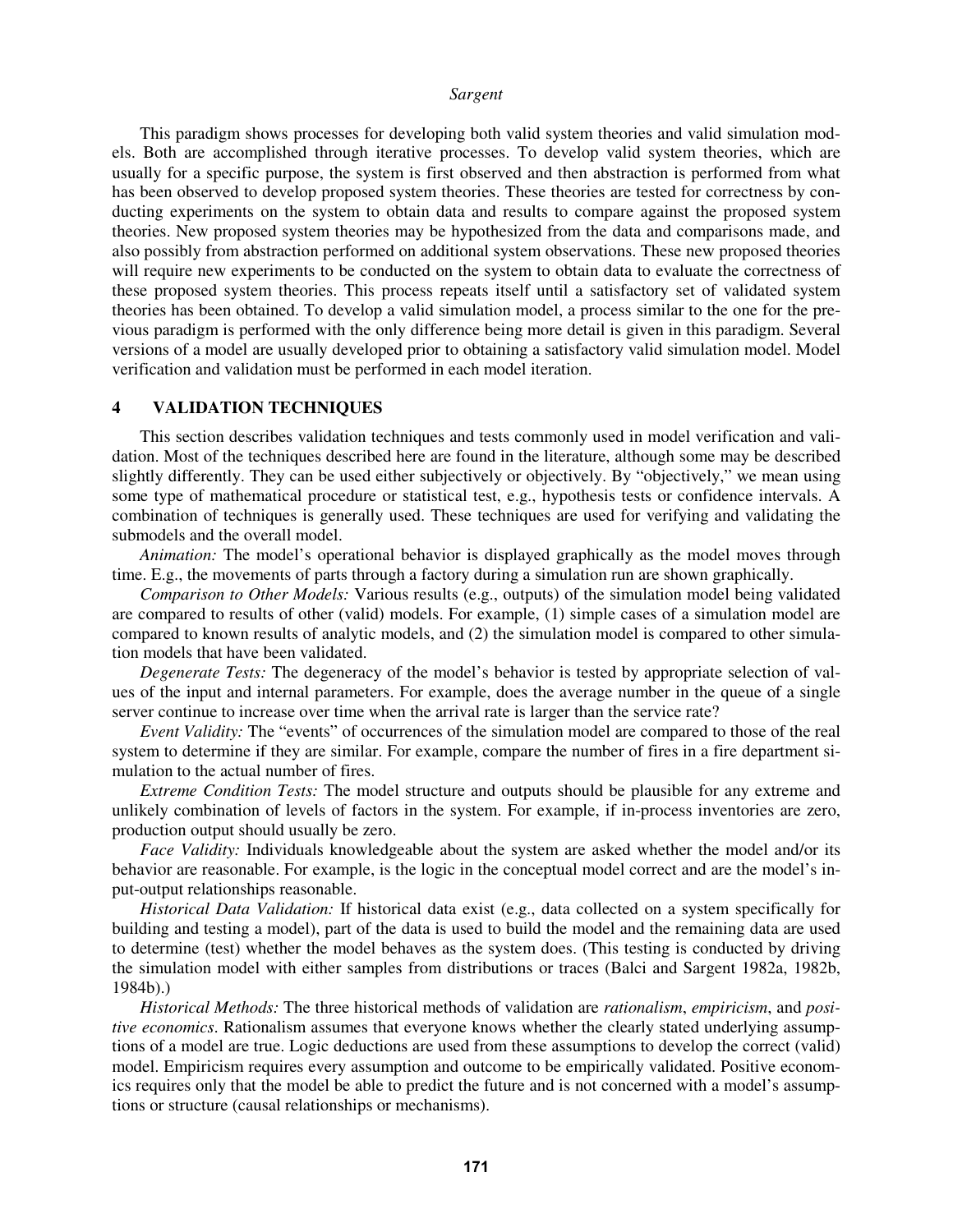*Internal Validity:* Several replications (runs) of a stochastic model are made to determine the amount of (internal) stochastic variability in the model. A large amount of variability (lack of consistency) may cause the model's results to be questionable and if typical of the problem entity, may question the appropriateness of the policy or system being investigated.

 *Multistage Validation:* Naylor and Finger (1967) proposed combining the three historical methods of rationalism, empiricism, and positive economics into a multistage process of validation. This validation method consists of (1) developing the model's assumptions on theory, observations, and general knowledge, (2) validating the model's assumptions where possible by empirically testing them, and (3) comparing (testing) the input-output relationships of the model to the real system.

 *Operational Graphics:* Values of various performance measures, e.g., the number in queue and percentage of servers busy, are shown graphically as the model runs through time; i.e., the dynamical behaviors of performance indicators are visually displayed as the simulation model runs through time to ensure they behave correctly.

 *Parameter Variability - Sensitivity Analysis:* This technique consists of changing the values of the input and internal parameters of a model to determine the effect upon the model's behavior or output. The same relationships should occur in the model as in the real system. This technique can be used qualitatively—directions only of outputs—and quantitatively—both directions and (precise) magnitudes of outputs. Those parameters that are sensitive, i.e., cause significant changes in the model's behavior or output, should be made sufficiently accurate prior to using the model. (This may require iterations in model development.)

 *Predictive Validation:* The model is used to predict (forecast) the system's behavior, and then comparisons are made between the system's behavior and the model's forecast to determine if they are the same. The system data may come from an operational system or be obtained by conducting experiments on the system, e.g., field tests.

 *Traces:* The behaviors of different types of specific entities in the model are traced (followed) through the model to determine if the model's logic is correct and if the necessary accuracy is obtained.

*Turing Tests:* Individuals who are knowledgeable about the operations of the system being modeled are asked if they can discriminate between system and model outputs. (Schruben (1980) contains statistical tests for Turing tests.)

## **5 DATA VALIDITY**

We discuss data validity, even though it is often not considered to be part of model validation, because it is usually difficult, time consuming, and costly to obtain appropriate, accurate, and sufficient data, and data problems are often the reason that attempts to valid a model fail. Data are needed for three purposes: for building the conceptual model, for validating the model, and for performing experiments with the validated model. In model validation we are usually concerned only with data for the first two purposes.

To build a conceptual model we must have sufficient data on the problem entity to develop theories that can be used to build the model, to develop mathematical and logical relationships for use in the model that will allow the model to adequately represent the problem entity for its intended purpose, and to test the model's underlying assumptions. In addition, behavioral data are needed on the problem entity to be used in the operational validity step of comparing the problem entity's behavior with the model's behavior. (Usually, this data are system input/output data.) If behavior data are not available, high model confidence usually cannot be obtained because sufficient operational validity cannot be achieved.

 The concerns with data are that appropriate, accurate, and sufficient data are available, and all data transformations, such as data disaggregation, are made correctly. Unfortunately, there is not much that can be done to ensure that the data are correct. One should develop good procedures for (1) collecting and maintaining data, (2) testing the collected data using techniques such as internal consistency checks, and (3) screening the data for outliers and determining if the outliers are correct. If the amount of data is large, a database of the data should be developed and maintained.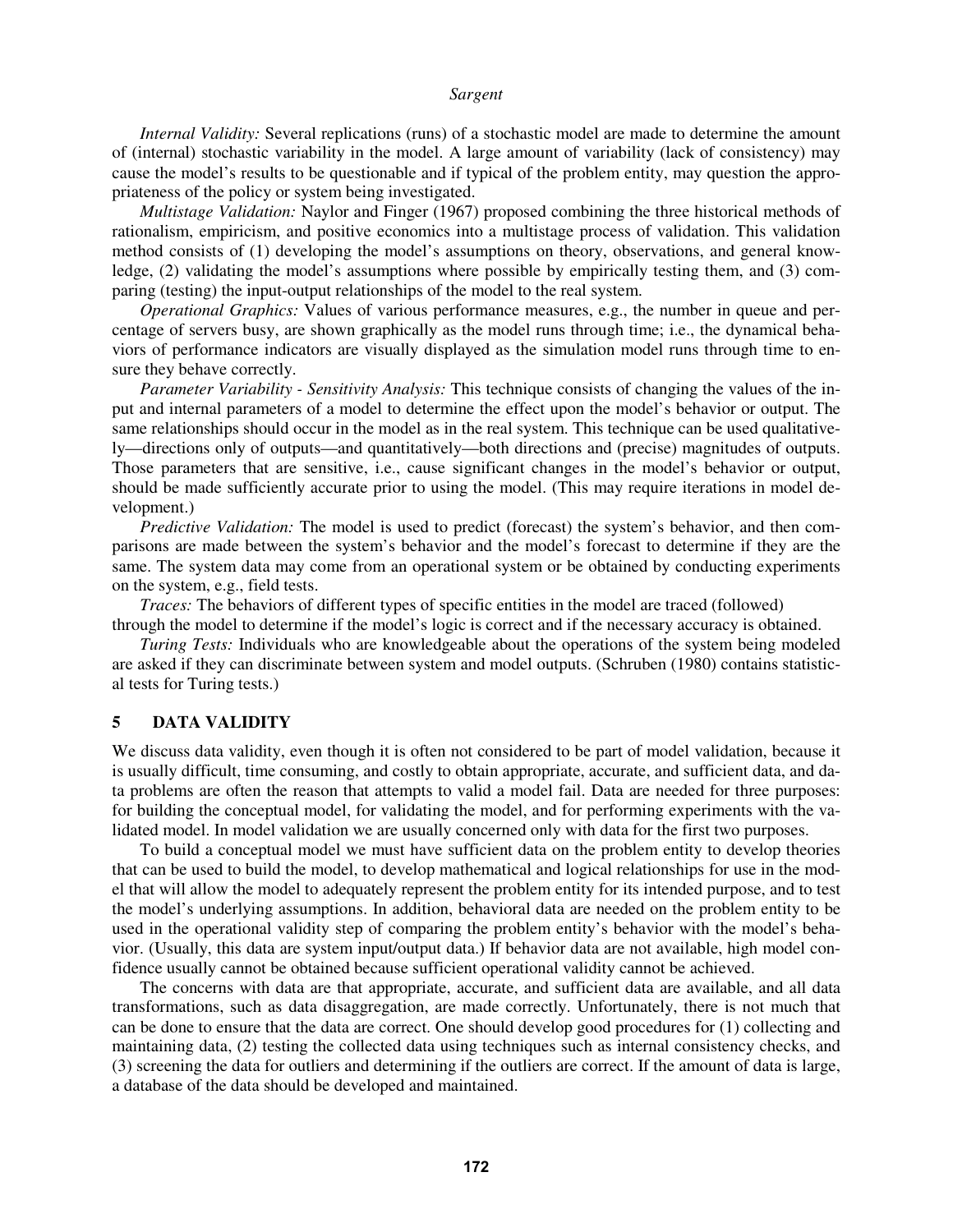### **6 CONCEPTUAL MODEL VALIDATION**

Conceptual model validity is determining that (1) the theories and assumptions underlying the conceptual model are correct and (2) the model's representation of the problem entity and the model's structure, logic, and mathematical and causal relationships are "reasonable" for the intended purpose of the model. The theories and assumptions underlying the model should be tested using mathematical analysis and statistical methods on problem entity data. Examples of theories and assumptions are linearity, independence of data, and arrivals are Poisson. Examples of applicable statistical methods are fitting distributions to data, estimating parameter values from the data, and plotting data to determine if the data are stationary. In addition, all theories used should be reviewed to ensure they were applied correctly. For example, if a Markov chain is used, does the system have the Markov property, and are the states and transition probabilities correct?

Each submodel and the overall model must be evaluated to determine if they are reasonable and correct for the intended purpose of the model. This should include determining if the appropriate detail and aggregate relationships have been used for the model's intended purpose, and also if appropriate structure, logic, and mathematical and causal relationships have been used. The primary validation techniques used for these evaluations are face validation and traces. Face validation has experts on the problem entity evaluate the conceptual model to determine if it is correct and reasonable for its purpose. This usually requires examining the flowchart or graphical model (Sargent 1986), or the set of model equations. The use of traces is the tracking of entities through each submodel and the overall model to determine if the logic is correct and if the necessary accuracy is maintained. If errors are found in the conceptual model, it must be revised and conceptual model validation performed again.

## **7 COMPUTERIZED MODEL VERIFICATION**

Computerized model verification ensures that the computer programming and implementation of the conceptual model are correct. The major factor affecting verification is whether a simulation language or a higher level programming language such as FORTRAN, C, or C++ is used. The use of a special-purpose simulation language generally will result in having fewer errors than if a general-purpose simulation language is used, and using a general-purpose simulation language will generally result in having fewer errors than if a general purpose higher level programming language is used. (The use of a simulation language also usually reduces both the programming time required and the amount of flexibility.)

 When a simulation language is used, verification is primarily concerned with ensuring that an error free simulation language has been used, that the simulation language has been properly implemented on the computer, that a tested (for correctness) pseudo random number generator has been properly implemented, and that the model has been programmed correctly in the simulation language. The primary techniques used to determine that the model has been programmed correctly are structured walkthroughs and traces.

If a higher level programming language has been used, then the computer program should have been designed, developed, and implemented using techniques found in software engineering. (These include such techniques as object-oriented design, structured programming, and program modularity.) In this case verification is primarily concerned with determining that the simulation functions (e.g., the time-flow mechanism, pseudo random number generator, and random variate generators) *and* the computerized (simulation) model have been programmed and implemented correctly.

There are two basic approaches for testing simulation software: static testing and dynamic testing (Fairley 1976). In static testing the computer program is analyzed to determine if it is correct by using such techniques as structured walkthroughs, correctness proofs, and examining the structure properties of the program. In dynamic testing the computer program is executed under different conditions and the values obtained (including those generated *during* the execution) are used to determine if the computer program and its implementations are correct. The techniques commonly used in dynamic testing are traces, investigations of input-output relations using different validation techniques, internal consistency checks,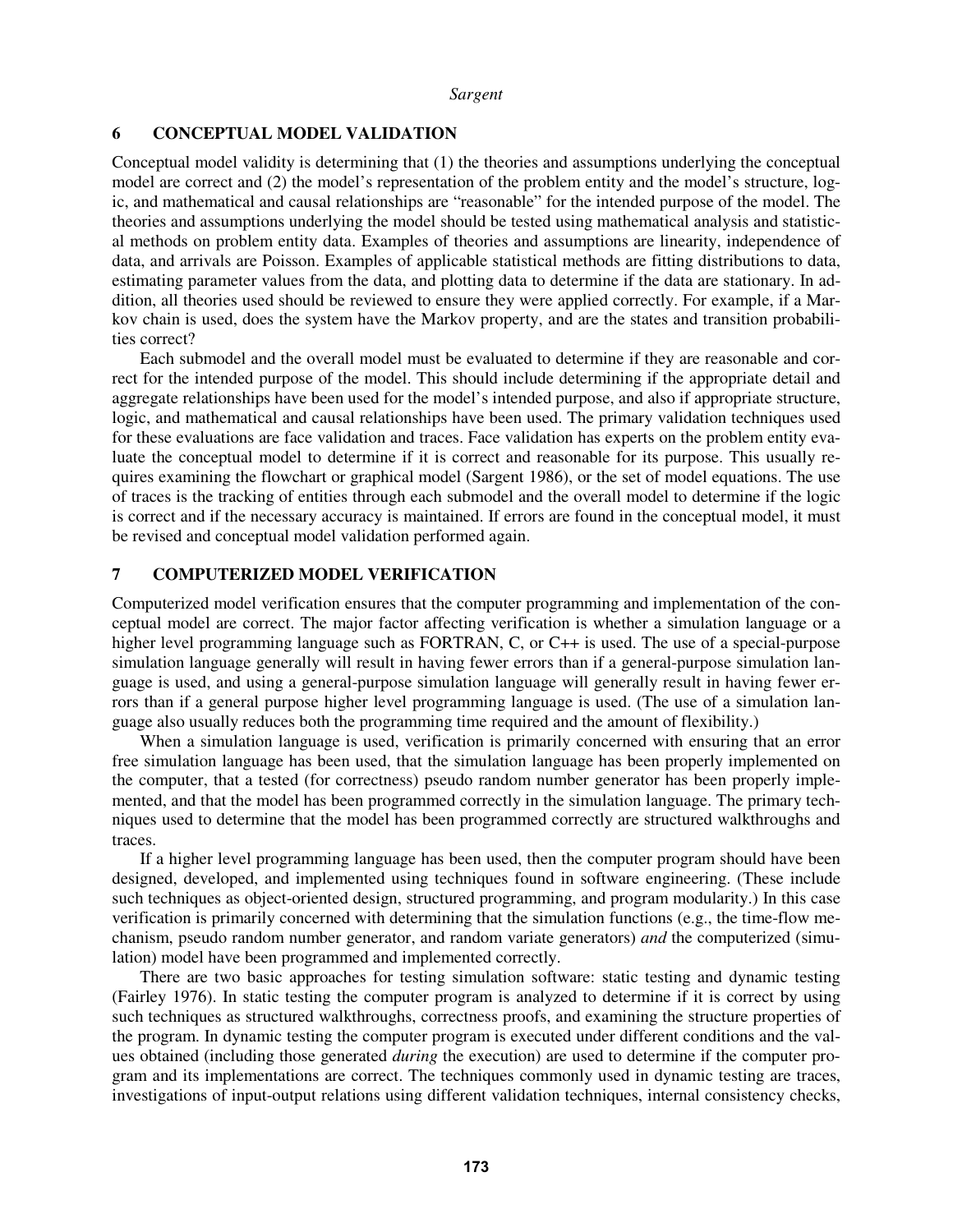and reprogramming critical components to determine if the same results are obtained. If there are a large number of variables, one might aggregate the numerical values of some of the variables to reduce the number of tests needed or use certain types of design of experiments (Kleijnen 1987).

 It is necessary to be aware while checking the correctness of the computer program and its implementation that errors found may be caused by the data, the conceptual model, the computer program, or the computer implementation. (See Whitner and Balci (1989) for a detailed discussion on model verification.)

### **8 OPERATIONAL VALIDITY**

Operational validation is determining whether the simulation model's output behavior has the accuracy required for the model's intended purpose over the domain of the model's intended applicability. This is where much of the validation testing and evaluation take place. Since the simulation model is used in operational validation, any deficiencies found may be caused by what was developed in any of the steps that are involved in developing the simulation model including developing the system's theories or having invalid data.

 All of the validation techniques discussed in Section 4 are applicable to operational validity. Which techniques and whether to use them objectively or subjectively must be decided by the model development team and the other interested parties. The major attribute affecting operational validity is whether the problem entity (or system) is observable, where observable means it is possible to collect data on the operational behavior of the problem entity. Table 1 gives a classification of the validation techniques used in operational validity based on the decision approach and system observable. "Comparison" means comparing the simulation model output behavior to either the system output behavior or another model output behavior using graphical displays or statistical tests and procedures. "Explore model behavior" means to examine the output behavior of the simulation model using appropriate validation techniques, including parameter variability-sensitivity analysis. Various sets of experimental conditions from the domain of the model's intended applicability should be used for both comparison and exploring model behavior.

|                        | Observable                                                                            | Non-observable                                                                     |  |
|------------------------|---------------------------------------------------------------------------------------|------------------------------------------------------------------------------------|--|
|                        | System                                                                                | System                                                                             |  |
| Subjective<br>Approach | • Comparison Using<br><b>Graphical Displays</b><br>· Explore Model<br><b>Behavior</b> | • Explore Model<br><b>Behavior</b><br>• Comparison to<br>Other Models              |  |
| Objective<br>Approach  | • Comparison Using<br><b>Statistical Tests</b><br>and Procedures                      | • Comparison to<br><b>Other Models</b><br><b>Using Statistical</b><br><b>Tests</b> |  |

Table 1: Operational Validity Classification

 To obtain a *high* degree of confidence in a simulation model and its results, comparisons of the model's and system's output behaviors for several different sets of experimental conditions are usually required. Thus if a system is not observable, which is often the case, it is usually not possible to obtain a high degree of confidence in the model. In this situation the model output behavior(s) should be explored as thoroughly as possible and comparisons made to other valid models whenever possible.

## **8.1 Explore Model Behavior**

The simulation model output behavior can be explored either qualitatively or quantitatively. In qualitative analysis the directions of the output behaviors are examined and also possibly whether the magnitudes are "reasonable." In quantitative analysis both the directions and the precise magnitudes of the output behaviors are examined. Experts on the system usually know the directions and often know the "general values" of the magnitudes of the output behaviors. Many of the validation techniques given in Section 4 can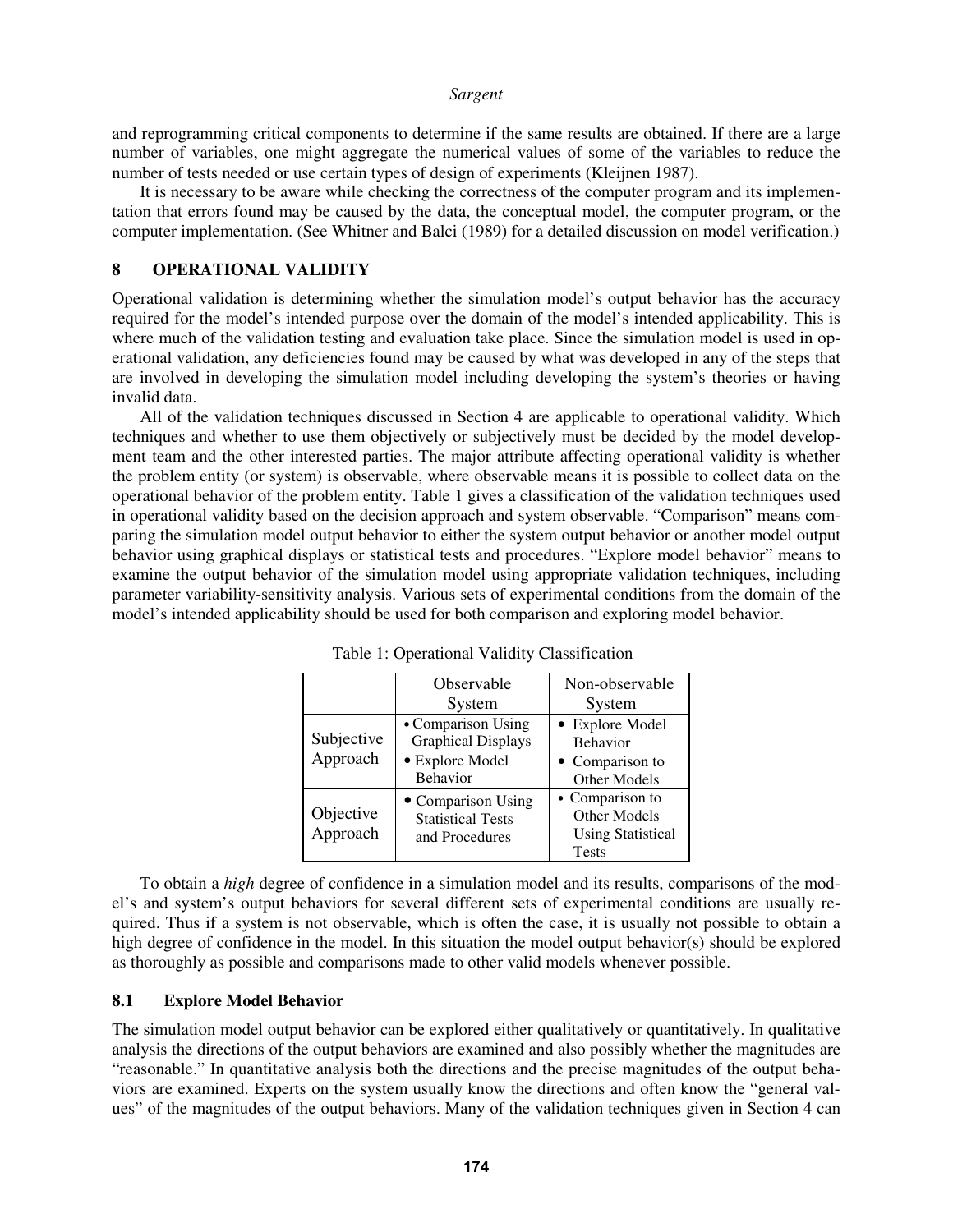be used for model exploration. Parameter variability-sensitivity analysis should usually be used. Graphs of the output data discussed in Subsection 8.2.1 below can be used to display the simulation model output behavior. A variety of statistical approaches can be used in performing model exploration including metamodeling and design of experiments. (See Kleijnen (1999) for further discussion on the use of statistical approaches.) Numerous sets of experimental frames should be used in performing model exploration.

## **8.2 Comparisons of Output Behaviors**

There are three basic approaches used in comparing the simulation model output behavior to either the system output behavior or another model output behavior: (1) the use of graphs to make a subjective decision, (2) the use of confidence intervals to make an objective decision, and (3) the use of hypothesis tests to make an objective decision. It is preferable to use confidence intervals or hypothesis tests for the comparisons because these allow for objective decisions. However, it is often not possible in practice to use either one of these two approaches because (a) the statistical assumptions required cannot be satisfied or only with great difficulty (assumptions usually required are data independence and normality) and/or (b) there is an insufficient quantity of system data available, which causes the statistical results to be "meaningless" (e.g., the length of a confidence interval developed in the comparison of the system and simulation model means is to large for any practical usefulness). As a result, the use of graphs is the most commonly used approach for operational validity. Each of these three approaches is discussed below using system output data (Note: these same approaches can also use with output data from a validated model instead of system output data when appropriate).

## **8.2.1 Graphical Comparisons of Data**

The behavior data of the simulation model and the system are graphed for various sets of experimental conditions to determine if the model's output behavior has sufficient accuracy for the model's intended purpose. Three types of graphs are used: histograms, box (and whisker) plots, and behavior graphs using scatter plots. (See Sargent (1996a, 2001b) for a thorough discussion on the use of these for model validation.) Examples of a histogram and a box plot are given in Figures 4 and 5, respectively; both taken from Lowery (1996). Examples of behavior graphs, taken from Anderson and Sargent (1974), are given in Figures 6 and 7. A variety of graphs are required that use different types of (1) measures such as the mean, variance, maximum, distribution, and times series of the variables, and (2) relationships between (a) two measures of a single variable (see Figure 6) and (b) measures of two variables (see Figure 7). It is important that appropriate measures and relationships be used in validating a simulation model and that they be determined with respect to the model's intended purpose. See Anderson and Sargent (1974) and Lowery (1996) for examples of sets of graphs used in the validation of two different simulation models.





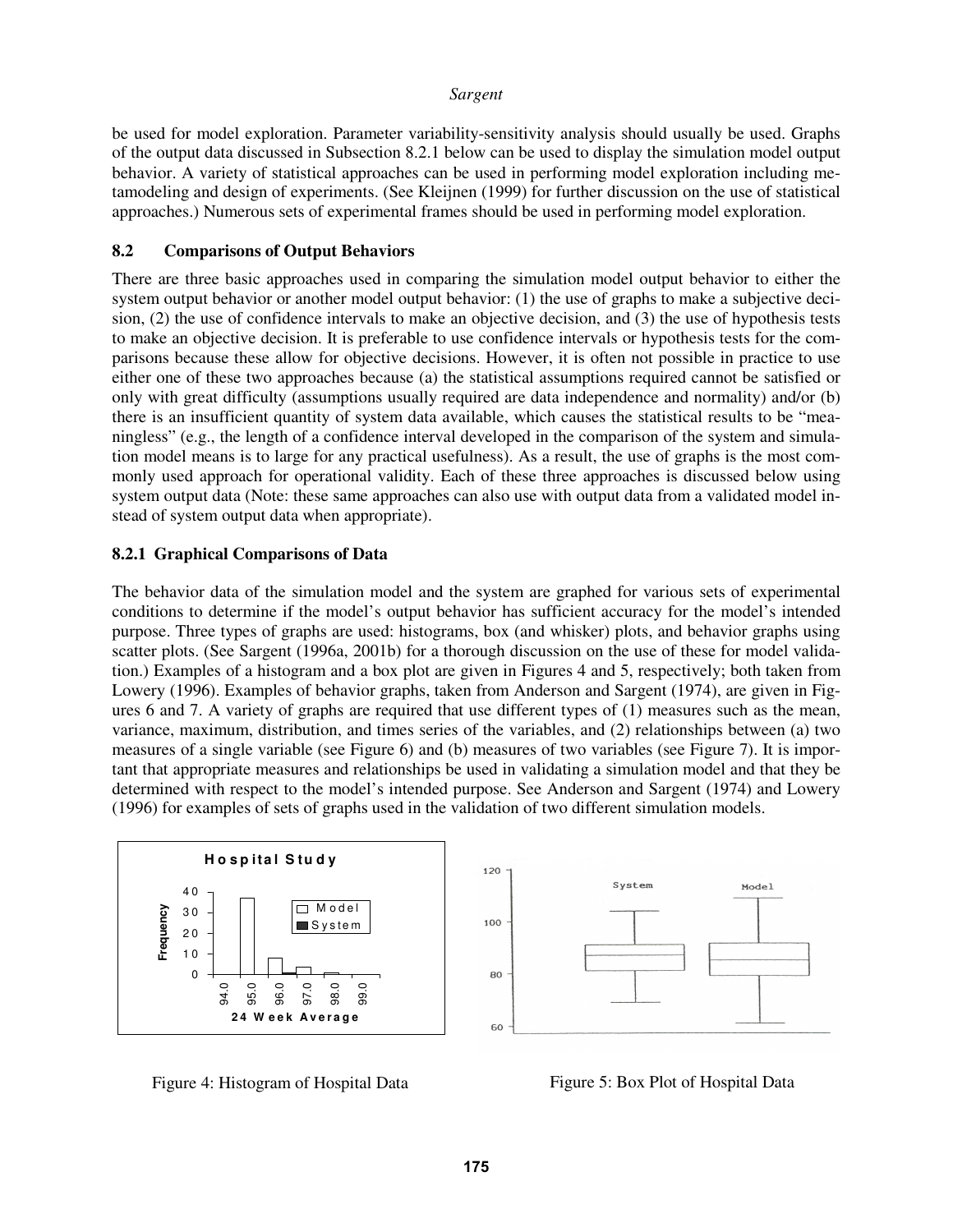



 These graphs can be used in model validation in different ways. First, the model development team can use the graphs in the model development process to make a subjective judgment on whether a simulation model posses sufficient accuracy for it's intend purpose. Second, they can be used in the face validity technique where experts are asked to make subjective judgments on whether a simulation model possesses sufficient accuracy for its intended purpose. Third, the graphs can be used in Turing tests. Fourth, the graphs can be used in different ways in IV&V. We note that the data in these graphs do not need to be independence nor satisfy any statistical distribution requirement such as normality of the data (Sargent 1996a, 2001a, 2001b).

## **8.2.2 Confidence Intervals**

Confidence intervals (c.i.), simultaneous confidence intervals (s.c.i.), and joint confidence regions (j.c.r.) can be obtained for the differences between means, variances, and distributions of different simulation model and system output variables for each set of experimental conditions. These c.i., s.c.i., and j.c.r. can be used as the model range of accuracy for model validation.

 To construct the model range of accuracy, a statistical procedure containing a statistical technique and a method of data collection must be developed for each set of experimental conditions and for each variable of interest. The statistical techniques used can be divided into two groups: (1) univariate statistical techniques and (2) multivariate statistical techniques. The univariate techniques can be used to develop c.i., and with the use of the Bonferroni inequality (Law 2007) s.c.i. The multivariate techniques can be used to develop s.c.i. and j.c.r. Both parametric and nonparametric techniques can be used.

The method of data collection must satisfy the underlying assumptions of the statistical technique being used. The standard statistical techniques and data collection methods used in simulation output analy-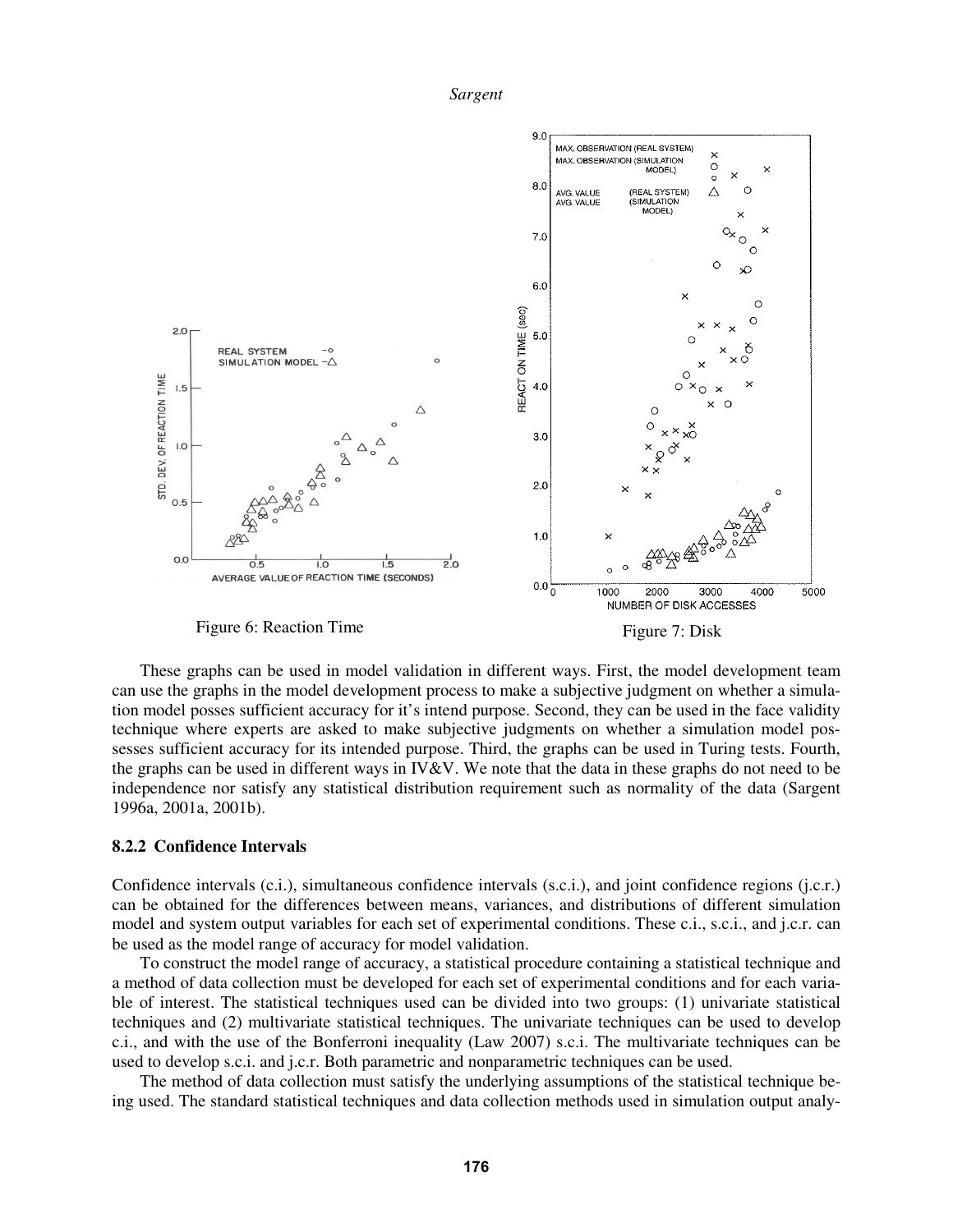sis (Banks et al. 2005, Law 2007) can be used in developing the model range of accuracy, e.g., the methods of replication and (nonoverlapping) batch means.

It is usually desirable to construct the model range of accuracy with the lengths of the c.i. and s.c.i. and the sizes of the j.c.r. as small as possible. The shorter the lengths or the smaller the sizes, the more useful and meaningful the model range of accuracy will usually be. The lengths and the sizes (1) are affected by the values of confidence levels, variances of the model and system output variables, and sample sizes, and (2) can be made smaller by decreasing the confidence levels or increasing the sample sizes. A tradeoff needs to be made among the sample sizes, confidence levels, and estimates of the length or sizes of the model range of accuracy, i.e., c.i., s.c.i. or j.c.r. Tradeoff curves can be constructed to aid in the tradeoff analysis.

 Details on the use of c.i., s.c.i., and j.c.r. for operational validity, including a general methodology, are contained in Balci and Sargent (1984b).

### **8.2.3 Hypothesis Tests**

Hypothesis tests can be used in the comparison of means, variances, distributions, and time series of the output variables of a model and a system for each set of experimental conditions to determine if the simulation model's output behavior has an acceptable range of accuracy. An acceptable range of accuracy is the amount of accuracy that is required of a model to be valid for its intended purpose.

The first step in hypothesis testing is to state the hypotheses to be tested:

- *H<sub>0</sub>* Model is valid for the acceptable range of accuracy under the set of experimental conditions.
- $H_1$  Model is invalid for the acceptable range of accuracy under the set of experimental conditions.

Two types of errors are possible in testing hypotheses. The first, or type I error, is rejecting the validity of a valid model and the second, or type II error, is accepting the validity of an invalid model. The probability of a type I error, α, is called *model builder's risk*, and the probability of type II error, β, is called *model user's risk* (Balci and Sargent 1981). In model validation, the model user's risk is extremely important and must be kept small. Thus both type I and type II errors must be carefully considered when using hypothesis testing for model validation.

The amount of agreement between a model and a system can be measured by a validity measure,  $\lambda$ , which is chosen such that the model accuracy or the amount of agreement between the model and the system decrease as the value of the validity measure increases. The acceptable range of accuracy can be used to determine an acceptable validity range,  $0 < \lambda < \lambda^*$ .

The probability of acceptance of a model being valid,  $P_a$ , can be examined as a function of the validity measure by using an operating characteristic curve (Johnson 2005). Figure 8 contains three different operating characteristic curves to illustrate how the sample size of observations affects  $P_a$  as a function of λ. As can be seen, an inaccurate model has a high probability of being accepted if a small sample size of observations is used, and an accurate model has a low probability of being accepted if a large sample size of observations is used.

 The location and shape of the operating characteristic curves are a function of the statistical technique being used, the value of α chosen for  $\lambda = 0$ , i.e.  $\alpha^*$ , and the sample size of observations. Once the operating characteristic curves are constructed, the intervals for the model user's risk  $\beta(\lambda)$  and the model builder's risk α can be determined for a given λ\* as follows:

> α\* < model builder's risk α < (1 - β\*) 0 < model user's risk β(λ) < β\*.

Thus there is a direct relationship among the builder's risk, model user's risk, acceptable validity range, and the sample size of observations. A tradeoff among these must be made when using hypothesis tests.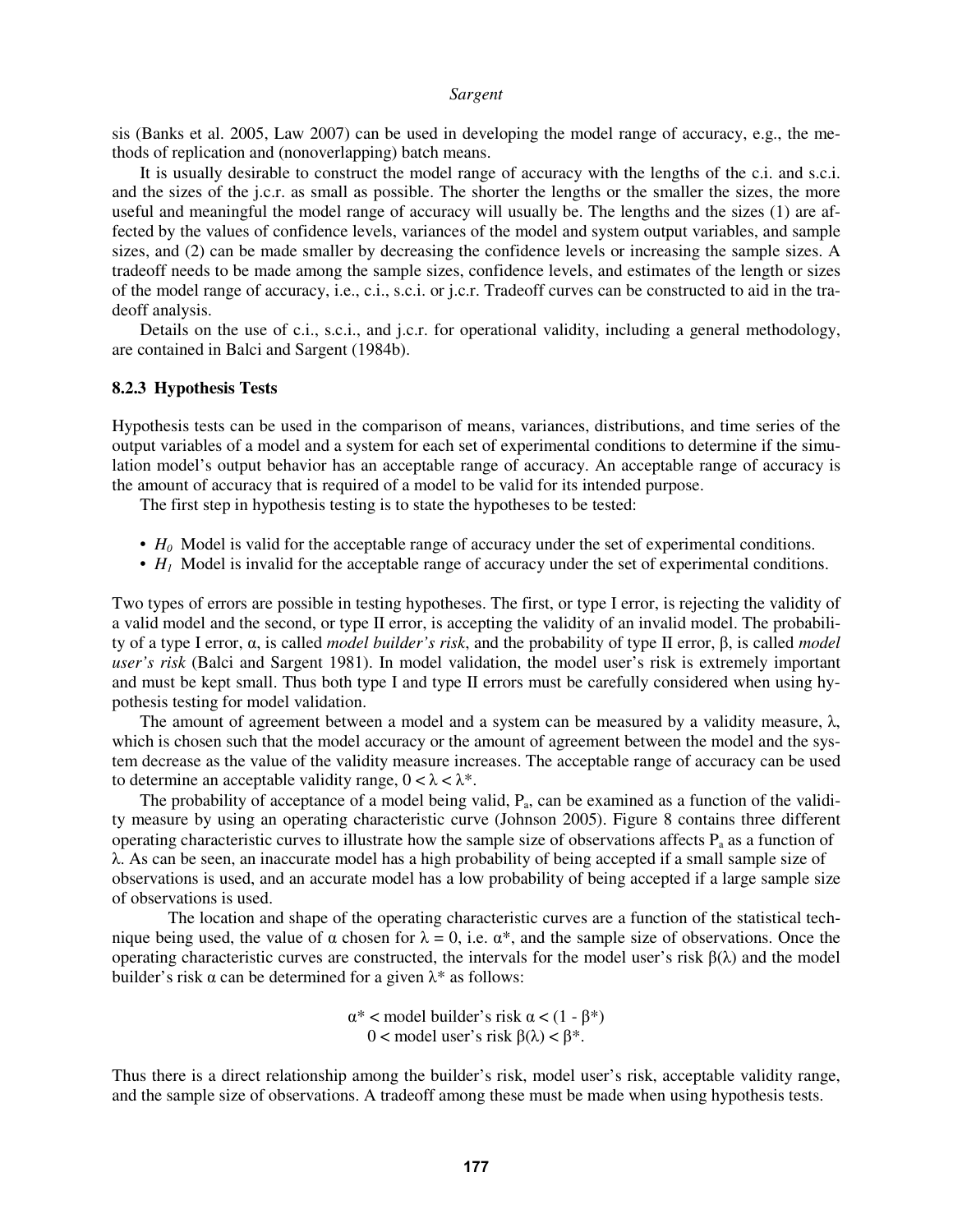



Figure 8: Operating Characteristic Curves

Details of the methodology for using hypotheses tests in comparing the model's and system's output data for model validations are given in Balci and Sargent (1981). Examples of the application of this methodology in the testing of output means for model validation are given in Balci and Sargent (1982a, 1982b, 1983).

# **9 DOCUMENTATION**

Documentation on model verification and validation is usually critical in convincing users of the "correctness" of a model and its results, and should be included in the simulation model documentation. (See Gass (1984) for a general discussion on documentation of computer-based models.) Both detailed and summary documentation are desired. The detailed documentation should include specifics on the tests, evaluations made, data, results, etc. The summary documentation should contain a separate evaluation table for data validity, conceptual model validity, computer model verification, operational validity, and an overall summary. See Table 2 for an example of an evaluation table of conceptual model validity. (For examples of two other evaluation tables, see Sargent (1994, 1996b).) The columns of Table 2 are selfexplanatory except for the last column, which refers to the confidence the evaluators have in the results or conclusions. These are often expressed as low, medium, or high.

| Category/Item                                                    | Technique(s)                                                                                                                 | Justification for     | Reference to                    | Result/                     | Confidence |
|------------------------------------------------------------------|------------------------------------------------------------------------------------------------------------------------------|-----------------------|---------------------------------|-----------------------------|------------|
|                                                                  | Used                                                                                                                         | Technique Used        | Supporting Report               | Conclusion                  | In Result  |
| • Theories<br>• Assumptions<br>$\bullet$ Model<br>representation | • Face validity<br>• Historical<br>• Accepted<br>approach<br>• Derived from<br>empirical data<br>• Theoretical<br>derivation |                       |                                 |                             |            |
| Strengths<br>Weaknesses                                          |                                                                                                                              |                       |                                 |                             |            |
| Overall evaluation for<br>Computer Model Verification            |                                                                                                                              | Overall<br>Conclusion | Justification for<br>Conclusion | Confidence<br>In Conclusion |            |

Table 2: Evaluation Table for Conceptual Model Validity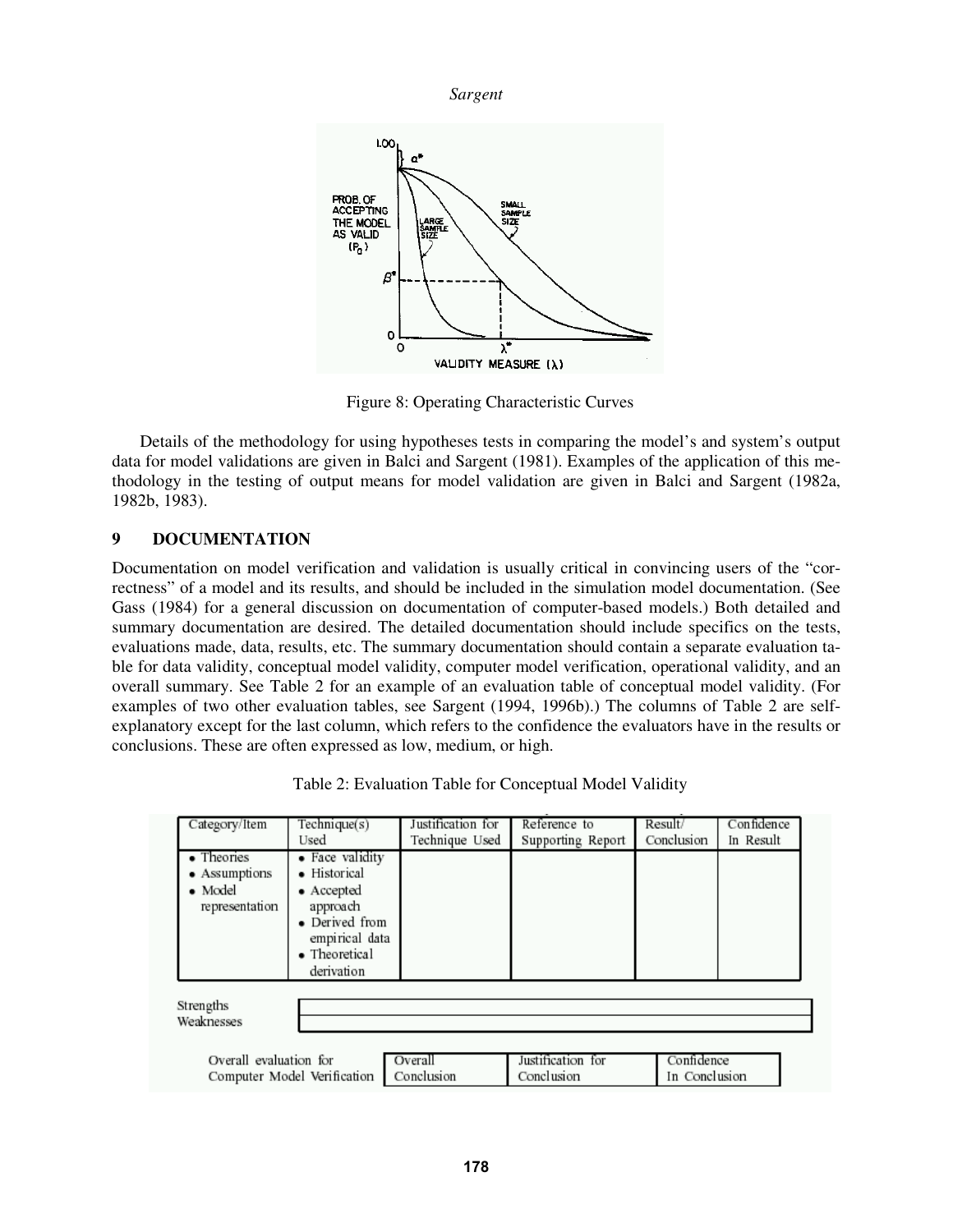# **10 RECOMMENDED PROCEDURE**

This author recommends that, as a minimum, the following eight steps be performed in model validation:

- 1. An agreement be made prior to developing the model between (a) the model development team and (b) the model sponsors and (if possible) the users that specifies the basic validation approach and a minimum set of specific validation techniques to be used in the validation process.
- 2. Specify the amount of accuracy required of the simulation model's output variables of interest for the model's intended application prior to starting the development of the model or very early in the model development process.
- 3. Test, wherever possible, the assumptions and theories underlying the simulation model.
- 4. In each model iteration, at least perform face validity on the conceptual model.
- 5. In each model iteration, at least explore the simulation model's behavior using the computerized model.
- 6. In at least the last model iteration, make comparisons, if possible, between the simulation model and system behavior (output) data for at least a few sets of experimental conditions, and preferably for several sets.
- 7. Develop validation documentation for inclusion in the simulation model documentation.
- 8. If the simulation model is to be used over a period of time, develop a schedule for periodic review of the model's validity.

Some simulation models are developed for repeated use. A procedure for reviewing the validity of these models over their life cycles needs to be developed, as specified in Step 8. No general procedure can be given, as each situation is different. For example, if no data were available on the system when a simulation model was initially developed and validated, then revalidation of the model should take place prior to each usage of the model if new data or system understanding has occurred since the last validation.

# **11 ACCREDITATION**

The U. S. A. Department of Defense (DoD) has moved to accrediting simulation models. They define accreditation as the "official certification that a model, simulation, or federation of models and simulations and its associated data are acceptable for use for a specific application" (DoDI 5000.61 2003). The evaluation for accreditation is usually conducted by a third (independent) party, is subjective, and often includes not only verification and validation but items such as documentation and how user friendly the simulation is. The acronym VV&A is used for Verification, Validation, and Accreditation. (Other areas and fields sometimes use the term "Certification" to certify that a model (or product) conforms to a specified set of characteristics (See Balci (2003) for further discussion.).)

# **12 SUMMARY**

Model verification and validation are critical in the development of a simulation model. Unfortunately, there is no set of specific tests that can easily be applied to determine the "correctness" of a model. Furthermore, no algorithm exists to determine what techniques or procedures to use. Every simulation project presents a new and unique challenge to the model development team.

In this paper we discussed 'practical approaches' to verification and validation of simulation models. For a discussion on the philosophy of model validation, see Kleindorfer and Ganeshan (1993).

 There is considerable literature on model verification and validation; see e.g. Balci and Sargent (1984a). Beyond the references already cited above, there are conference tutorials and papers (e.g. Carson (2002), Law (2008), Sargent (1979, 1984b, 1985, 1990, 2000, 2003, 2005, 2007)), journal articles (e.g. Gass (1983), Gass and Thompson (1980), Landry, Malouin, and Oral (1983)), discussions in textbooks (e.g., Banks et al. (2005), Law (2007), Robinson (2004), Zeigler (1976)), U.S.A. Government Reports (e.g., U. S. General Accounting Office (1987)), and a book by Knepell and Arangno (1993) that can be used to further your knowledge on model verification and validation.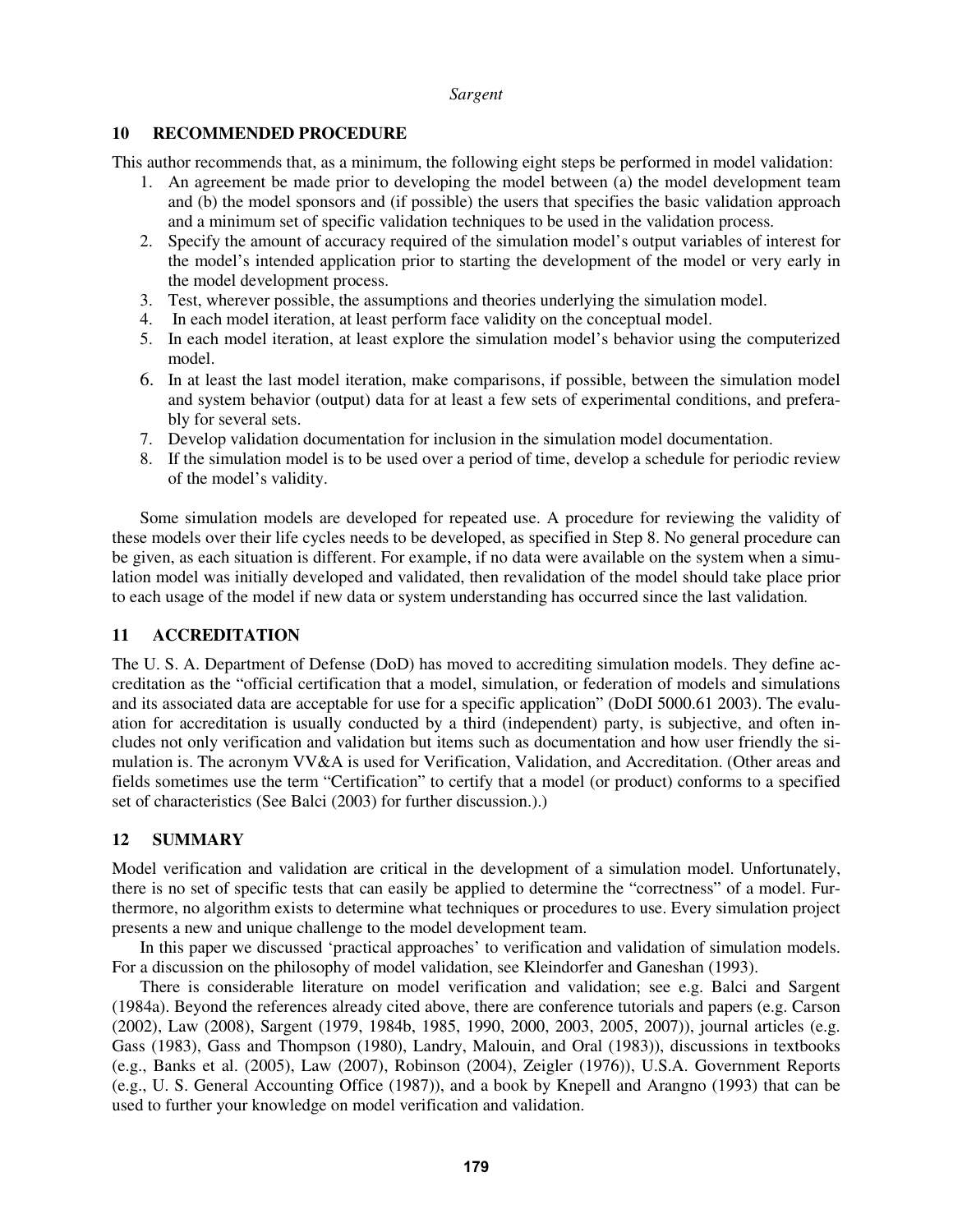Research continues on these topics. This includes such items as advisory systems (e.g. Balci (2001) and Rao and Sargent (1988)), new approaches and procedures (e.g. Balci 2004, Sargent 2008), and new techniques (e.g. Balci et al. (2002), Rueβ and de Moura (2003)). See Sargent et al. (2000) for a discussion on research directions.

## **REFERENCES**

- Cheng, R. C. H. 1994. Selecting input models. In *Proceedings of the 1994 Winter Simulation Conference*, ed. J. D. Tew, S. Manivannan, D. A. Sadowski, and A. F. Seila, 184–191. Piscataway, New Jersey: Institute of Electrical and Electronics Engineers, Inc.
- Anderson, H. A. and R. G. Sargent. 1974. An investigation into scheduling for an interactive computer system. *IBM Journal of Research and Development* 18 (2): 125-137.
- Balci, O. 1989. How to assess the acceptability and credibility of simulation results. In *Proceedings of the 1989 Winter Simulation Conference*, ed. E. A. MacNair, K. J. Musselman, and P. Heidelberger, 62- 71. Piscataway, New Jersey: IEEE.
- Balci, O. 2001. A methodology for certification of modeling and simulation applications. *ACM Trans. on Modeling and Computer Simulation* 11 (4), 352-377.
- Balci, O. 2003. Validation, verification, and certification of modeling and simulation applications. In *Proceedings of the 2003 Winter Simulation Conference*, ed. S. Chick, P. J. Sanchez, E. Ferrin, and D. J.Morrice, 150-158. Piscataway, New Jersey: IEEE.
- Balci, O. 2004. Quality assessment, verification, and validation of modeling and simulation applications. In *Proceedings of the 2004 Winter Simulation Conference*, ed. R. G. Ingalls, M. D. Rossetti, J. S. Smith, and H. A. Peters, 122-129. Piscataway, New Jersey: IEEE.
- Balci, O., R. E. Nance, J. D. Arthur, and W. F. Ormsby. 2002. Expanding our horizons in verification, validation, and accreditation research and practice. In *Proceedings of the 2001 Winter Simulation Conference*, ed. B. A. Peters, J. S. Smith, D. J Medeiros, and M. W. Rohrer, 653-663. Piscataway, New Jersey: IEEE.
- Balci, O. and R. G. Sargent. 1981. A methodology for cost-risk analysis in the statistical validation of simulation models. *Comm. of the ACM* 24 (6): 190-197.
- Balci, O. and R. G. Sargent. 1982a. Validation of multivariate response simulation models by using Hotelling's two-sample T2 test. *Simulation* 39(6): 185-192.
- Balci, O. and R. G. Sargent. 1982b. Some examples of simulation model validation using hypothesis testing. In *Proceedings of the 1982 Winter Simulation Conference*, ed. H. J. Highland, Y. W. Chao, and O. S. Madrigal, 620-629. Piscataway, New Jersey: IEEE.
- Balci, O. and R. G. Sargent. 1983. Validation of multivariate response trace-driven simulation models. In *Performance 83*, ed. Agrawada and Tripathi, 309-323. North Holland.
- Balci, O. and R. G. Sargent. 1984a. A bibliography on the credibility assessment and validation of simulation and mathematical models. *Simuletter* 15 (3): 15-27.
- Balci, O. and R. G. Sargent. 1984b. Validation of simulation models via simultaneous confidence intervals. *American Journal of Mathematical and Management Science* 4 (3): 375-406.
- Banks, J., J. S. Carson II, B. L. Nelson, and D. Nicol. 2005. Discrete-event system simulation. 4th ed. Englewood Cliffs, NJ: Prentice-Hall.
- Banks, J., D. Gerstein, and S. P. Searles. 1988. Modeling processes, validation, and verification of complex simulations: a survey. In *Methodology and Validation*, Simulation Series, Vol. 19, No. 1, The Society for Computer Simulation, 13-18. San Diego, CA: Society for Modeling and Simulation International.
- Carson II, J. S. 2002. Model verification and validation. In *Proceedings of the 2002 Winter Simulation Conference*, ed. E. Yucesan, C.-H. Chen, J.L. Snowdon, J. M. Charnes, 52-58. Piscataway, New Jersey: IEEE.
- DoDI 5000.61. 2003. DoD modeling and simulation verification, validation, and accreditation, May 13, 2003.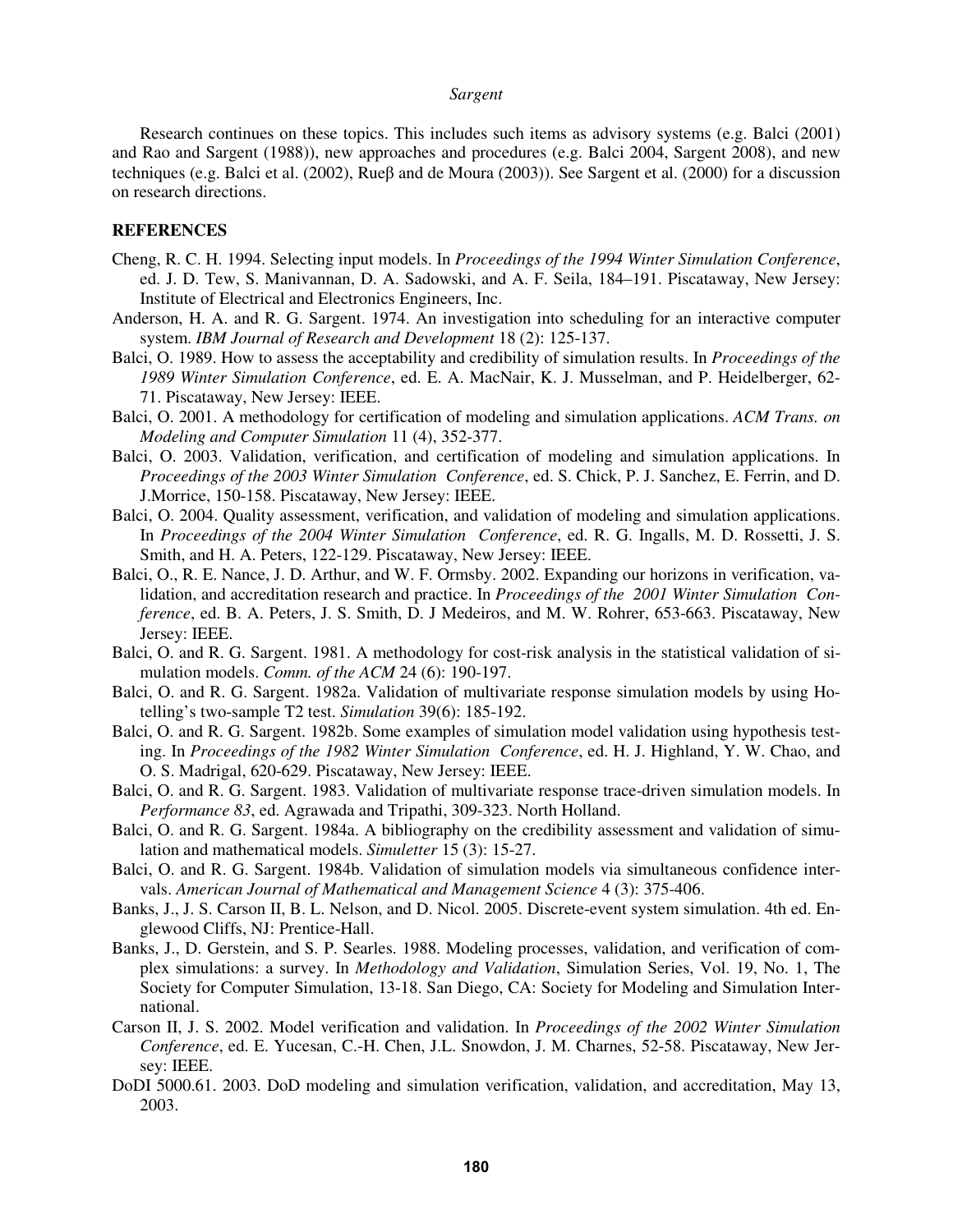- Fairley, R. E. 1976. Dynamic testing of simulation software. In *Proceedings of the 1976 Summer Computer Simulation Conference*, 40-46. San Diego, CA: Society for Modeling and Simulation International.
- Gass, S. I. 1983. Decision-aiding models: validation, assessment, and related issues for policy analysis. *Operations Research* 31 (4): 601-663.
- Gass, S. I. 1984. Documenting a computer-based model. *Interfaces* 14 (3): 84-93.
- Gass, S. I. 1993. Model accreditation: a rationale and process for determining a numerical rating. *European Journal of Operational Research* 66 (2): 250-258.
- Gass, S. I. and L. Joel. 1987. Concepts of model confidence. *Computers and Operations Research* 8 (4): 341-346.
- Gass, S. I. and B. W. Thompson. 1980. Guidelines for model evaluation: an abridged version of the U. S. general accounting office exposure draft. *Operations Research* 28 (2): 431-479.
- Johnson, R. A. 2005. *Miller and Freund's probability and statistics for engineers*, 7th ed. Englewood Cliffs, NJ: Prentice-Hall.
- Kleijnen, J. P. C. 1987. *Statistical tools for simulation practitioners*. New York: Marcel Dekker.
- Kleijnen, J. P. C. 1999. Validation of models: statistical techniques and data availability. In *Proceedings of the 1999 Simulation Conference*, ed. P. A. Farrington, H. Black Nembhard, D. T. Sturrock, and G. W. Evans, 647-654. Piscataway, New Jersey: IEEE.
- Kleindorfer, G. B. and R. Ganeshan. 1993. The philosophy of science and validation in simulation. In *Proceedings of the 1993 Winter Simulation Conference*, ed. G. W. Evans, M. Mollaghasemi, E. C. Russell, and W. E. Biles, 50-57. Piscataway, New Jersey: IEEE.
- Knepell, P. L. and D. C. Arangno. 1993. *Simulation validation: a confidence assessment methodology*. IEEE Computer So-ciety Press.
- Landry, M, J. L. Malouin, and M. Oral. 1983. Model validation in operations research. *European Journal of Operational Re-search* 14: 207-220.
- Law, A. M. 2007. *Simulation modeling and analysis*. 4th ed. New York: McGraw-Hill.
- Law, A. M. 2008. How to build valid and credible simulation models. In *Proceedings of the 2008 Winter Simulation Conference*, ed. S. J. Mason, R. Hill, L. Moench, and O. Rose, 39-47. Piscataway, New Jersey: IEEE.
- Lowery, J. 1996. Design of hospital admissions scheduling system using simulation. In Proceedings of the 1996 Winter Simulation Conference, ed. J. M. Charnes, D. J. Morrice, D. T. Brunner, and J. J. Swain, 1199-1204. Pisctaway, New Jersey: IEEE.
- Naylor, T. H. and J. M. Finger. 1967. Verification of computer simulation models. *Management Science*  14 (2): B92-B101.
- Rao, M. J. and R. G. Sargent. 1988. An advisory system for operational validity. In *Artificial Intelligence and Simulation: the Diversity of Applications*, ed. T. Hensen, 245-250. San Diego, CA: Society for Computer Simulation.
- Robinson, S. 2004. *Simulation: The Practice of Model Development and Use*. Chichester, West Sussex, England: John Wiley.
- Rueβ, H. and L. de Moura. 2003. From simulation to verification (and back). In *Proceedings of the 2003 Winter Simu-lation Conference*, ed. S. Chick, P. J. Sanchez, E. Ferrin, and D. J. Morrice, 888-896. Piscataway, New Jesey: IEEE.
- Sargent, R. G. 1979. Validation of simulation models. In *Proceedings of the 1979 Winter Simulation Conference*, ed. H. J. Highland, M. F. Spiegel, and R. E. Shannon, 497-503. Piscataway, New Jersey: IEEE.
- Sargent, R. G. 1981. An assessment procedure and a set of criteria for use in the evaluation of computerized models and computer-based modeling tools. Final Technical Report RADC-TR-80-409, U.S. Air Force.
- Sargent, R. G. 1982. Verification and validation of simulation Models. Chapter IX in *Progress in Modelling and Simulation*, ed. F. E. Cellier, 159-169. London: Academic Press.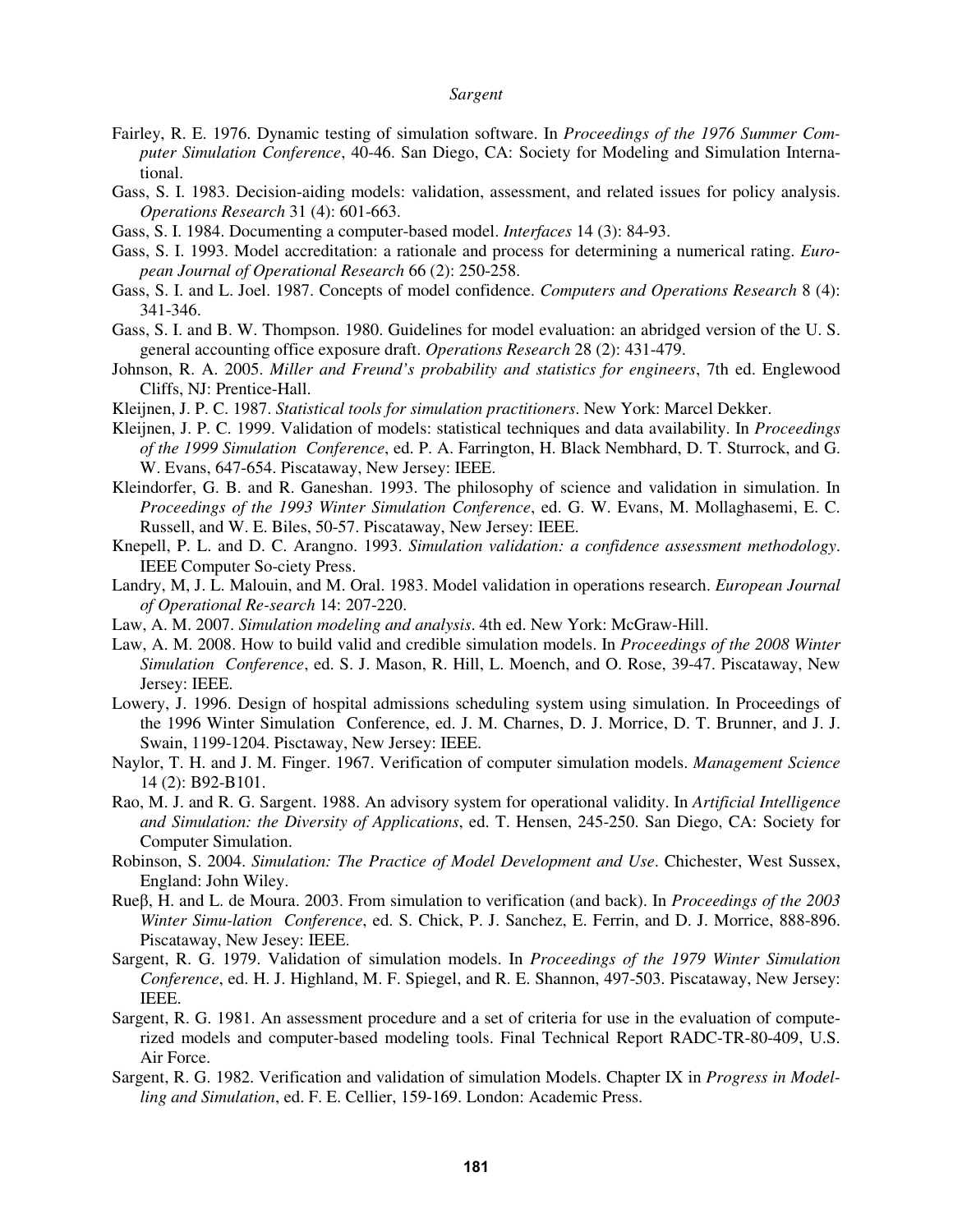- Sargent, R. G. 1984a. Simulation model validation. Chapter 19 in *Simulation and Model-Based Methodologies: An Integrative View*, ed. T. I. Oren, B. P. Zeigler, and M. S. Elzas, 537-555. Heidelberg, Germany: Springer-Verlag.
- Sargent, R. G. 1984b. A tutorial on verification and validation of simulation models. In *Proceedings of the 1984 Win-ter Simulation Conference*, ed. S. Sheppard, U. W. Pooch, and C. D. Pegden, 114-121. Piscataway, NJ: IEEE.
- Sargent, R. G. 1985. An expository on verification and validation of simulation models. In *Proceedings of the 1985 Winter Simulation Conference*, ed. D. T. Gantz, G. C. Blais, and S. L. Solomon, 15-22. Piscataway, NJ: IEEE.
- Sargent, R. G. 1986. The use of graphical models in model validation. In *Proceedings of the 1986 Winter Simulation Conference*, ed. J. R. Wil-son, J. O. Henriksen, and S. D. Roberts, 237-241. Piscataway, New Jersey: IEEE.
- Sargent, R. G. 1990. Validation of mathematical models. In *Proc. of Geoval-90: Symposium on Validation of Geosphere Flow and Transport Models*, 571-579. Stockholm, Sweden.
- Sargent, R. G. 1994. Verification and validation of simulation models. In *Proc. 1994 Winter Simulation Conference*, ed. J. D. Tew, M. S. Manivannan, D. A. Sadowski, and A. F. Seila, 77-87. Piscataway, New Jersey: IEEE.
- Sargent, R. G. 1996a. Some subjective validation methods using graphical displays of data. In *Proceedings of the 1996 Winter Simulation Conference*, ed. J. M. Charnes, D. J. Morrice, D. T. Brunner, and J. J. Swain, 345-351. Piscataway, New Jersey: IEEE.
- Sargent, R. G. 1996b. Verifying and validating simulation models. In *Proceedings of the 1996 Winter Simulation Conference*, ed. J. M. Charnes, D. J. Morrice, D. T. Brunner, and J. J. Swain, 55-64. Piscataway, New Jer-sey: IEEE.
- Sargent, R. G. 2000. Verification, validation, and accreditation of simulation models. In *Proceedings of the 2000 Winter Simulation Conference*, ed. J. A. Joines, R. R. Barton, K. Kang, and P. A. Fishwick, 50-59. Piscataway, New Jersey: IEEE.
- Sargent, R. G. 2001a. Graphical displays of simulation model data as statistical references. In *Simulation 2001 (Proc. of the 4th St. Petersburg Workshop on Simulation)*, ed. S. M. Ermakor, Yu. N. Kashtanov, and V. B. Melas, 109-118. Publisher: Chemistry Research Institute of St. Petersburg University.
- Sargent, R. G. 2001b. Some approaches and paradigms for verifying and validating simulation models. In *Proceedings of the 2001 Winter Simulation Conference*, ed. B. A. Peters, J. S. Smith, D. J Medeiros, and M. W. Rohrer, 106-114. Piscataway, New Jersey: IEEE.
- Sargent, R. G. 2003. Verification and validation of simulation models. In *Proc. 2003 Winter Simulation Conference*, ed. S. Chick, P. J. Sanchez, E. Ferrin, and D. J. Morrice, 37-48. Piscataway, New Jersey: IEEE.
- Sargent, R. G. 2005. Verification and validation of simulation models. In *Proc. 2005 Winter Simulation Conference*, ed. M. E. Kuhl, N. M. Steiger, F. B. Armstrong, and J. A. Joines, 130-143. Piscataway, New Jersey: IEEE.
- Sargent, R. G. 2007. Verification and validation of simulation models. In *Proceedings of the 2007 Winter Simulation Conference*, ed. S. G. Henderson, B. Biller, M.-H. Hsieh, J. D. Tew, and R. R. Barton, 124-137. Piscata-way, New Jersey: IEEE.
- Sargent, R. G. 2008. A new statistical procedure for validation of simulation models. International Federation of Operational Research Societies Conference, Sandton, South Africa, July 2008.
- Sargent, R. G. 2009. Verification and validation of simulation models. In *Proceedings of the 2009 Winter Simulation Conference*, ed. M. D. Rossetti, R. R. Hill, B. Johansson, A. Dunkin, and R. G. Ingalls, 162-176. Piscata-way, New Jersey: IEEE.
- Sargent, R. G., P. A. Glasow, J. P. C. Kleijnen, A. M. Law, I. McGregor, and S. Youngblood. 2000. Strategic directions in verification, validation, and accreditation research. In *Proceedings of the 2000 Winter Simulation Conference*, ed. J. A. Joines, R. R. Barton, K. Kang, and P. A. Fishwick, 909-916. Piscataway, New Jersey: IEEE.